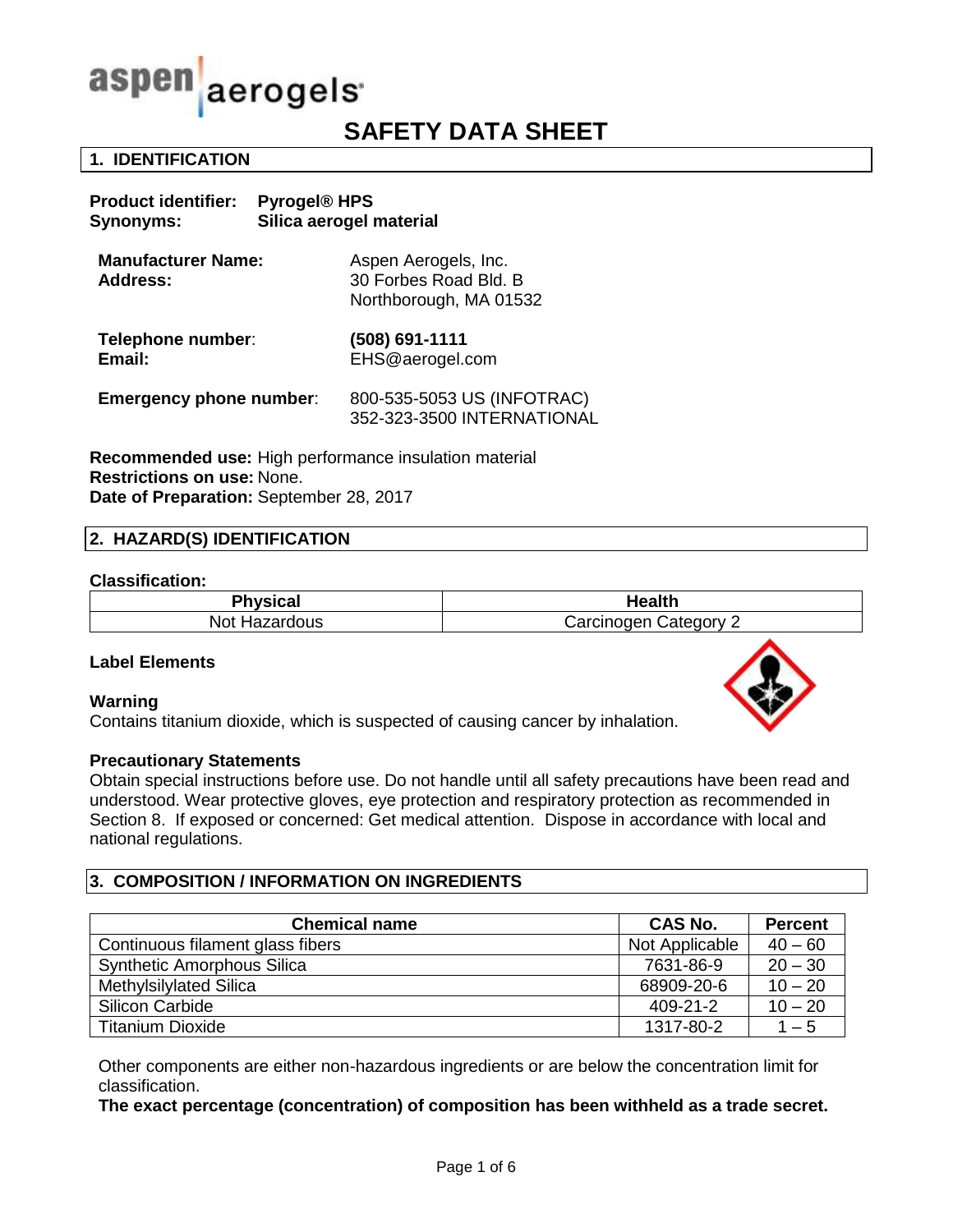## **4. FIRST-AID MEASURES**

**Inhalation:** If dust is inhaled, remove to fresh air. Drink water to clear throat, and blow nose. If irritation occurs or symptoms develop, seek medical attention.

**Skin contact:** Wash skin with soap and water. If irritation develops, seek medical attention, launder clothing before reuse.

**Eye contact:** Do not rub eyes. Dust particles may cause abrasive injury. Immediately flush eyes with water while lifting the upper and lower lids. Seek medical attention if irritation persists**.**

**Ingestion:** No first aid is generally required. No adverse effects are expected from incidental ingestion.

**Most important symptoms/effects, acute and delayed:** Dust may cause eye irritation. Silica aerogels are hydrophobic (repel water) and may cause temporary drying and irritation of the skin, eyes, and mucous membranes. Inhalation of dust from handling may cause temporary upper respiratory tract irritation. Handling may cause dryness and irritation of the skin. Contains less than five percent titanium dioxide, which is suspected of causing cancer if inhaled based on studies with laboratory animals. See Section 11 for additional information.

**Indication of immediate medical attention and special treatment, if necessary:** Immediate medical attention is generally not required.

#### **5. FIRE-FIGHTING MEASURES**

**Extinguishing media:** Use any media that is suitable for the surrounding fire.

**Specific hazards arising from the substance or mixture:** Product is a super-insulator. Rolls of material will retain heat within internal layers that may be a source of ignition after the fire is extinguished. Keep hot material away from combustible materials and cool hot insulation with water.

**Special protective equipment and precautions for fire-fighters:** Normal firefighting procedures should be followed to avoid inhalation of smoke and gases produced by a fire.

## **6. ACCIDENTAL RELEASE MEASURES**

**Personal precautions, protective equipment, and emergency procedures:** Wear appropriate protective clothing and equipment as described in Section 8. Avoid generating airborne dust during cleanup. Ensure adequate ventilation.

**Environmental Precautions:** Material is not water soluble. Report spills as required under federal, state and local regulations.

**Methods and materials for containment and cleaning up:** Collect using methods that avoid the generation of dust (pick up or vacuum dust) and place in appropriate container for disposal.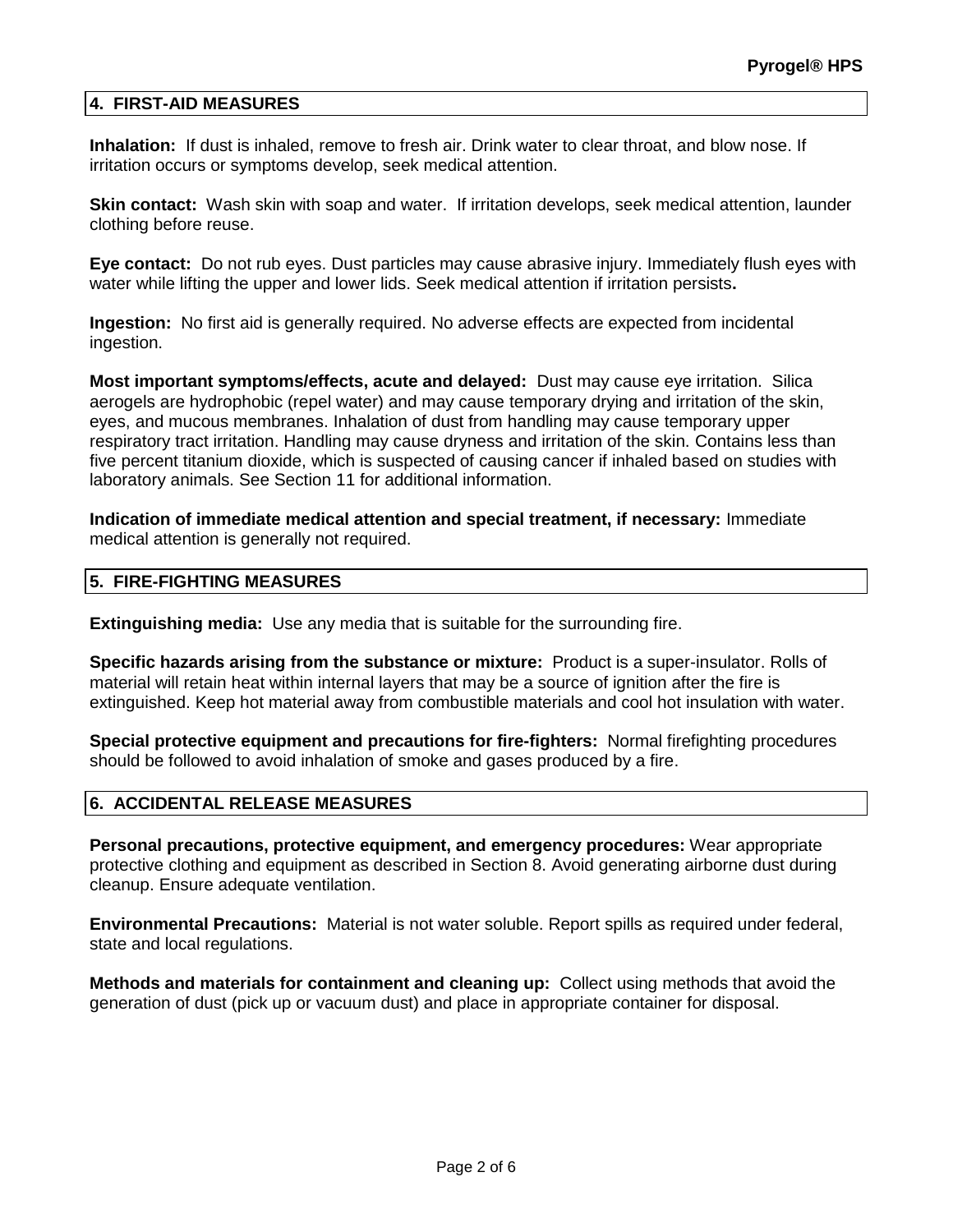## **7. HANDLING AND STORAGE**

**Precautions for safe handling:** Aerogel blankets may generate dust when handled. Workplace exposures to all dusts should be controlled with standard industrial hygiene practices. Local exhaust should be the primary dust control method. Dry vacuuming is the preferred method for cleaning up dust. Because aerogel dust is hydrophobic, water is not an effective dust control agent. Unpack material in the work area. This will help to minimize the area where dust exposure may occur. Trimmed material should be promptly packed in disposal bags. Trims and offcuts may be reused in secondary applications, otherwise scrap material should be packed for disposal. Avoid dust contact with eyes, skin and clothing and avoid breathing dust. Wash hands with soap and water after handling.

**Conditions for safe storage, including any incompatibilities:** Keep tightly closed in the packaging until ready for use. Store in a dry location.

## **8. EXPOSURE CONTROLS / PERSONAL PROTECTION**

#### **Exposure guidelines:**

| Continuous filament glass fibers            | 5 mg/m3 (respirable), 15 mg/m3 (total dust) TWA<br><b>OSHA PEL</b> |
|---------------------------------------------|--------------------------------------------------------------------|
|                                             | 5 mg/m3 (inhalable) / 1 fiber/cc TWA ACGIH TLV                     |
| <b>Synthetic Amorphous Silica</b>           | 6 mg/m3 TWA OSHA PEL*                                              |
| Methylsilylated Silica (as particulates not | 5 mg/m3 (respirable), 15 mg/m3 (total dust) TWA                    |
| otherwise classified)                       | <b>OSHA PEL</b>                                                    |
| <b>Titanium Dioxide</b>                     | 15 mg/m3 (total dust) TWA OSHA PEL                                 |
|                                             | 10 mg/m3 TWA ACGIH TLV                                             |
| <b>Silcon Carbide</b>                       | 5 mg/m3 (respirable), 15 mg/m3 (total dust) TWA                    |
|                                             | <b>OSHA PEL</b>                                                    |
|                                             | 3 mg/m3 (respirable), 10 mg/m3 (inhalable dust) TWA                |
|                                             | <b>ACGIH TLV</b>                                                   |

\*Equivalent to 20 mppcf; 54 FR 2701

**Appropriate engineering controls:** Use with adequate local exhaust ventilation to minimize exposures. Provide local exhaust ventilation where product is processed in a manner that generates dust.

#### **Individual protection measures:**

**Respiratory protection:** If exposures exceed the occupational exposure limits or if inhalation of dust results in experiencing irritation, an appropriate certified particulate respirator is recommended. Selection of respiratory protection depends on the contaminant type, form and concentration. Select and use in accordance with OSHA 1910.134 or other applicable national regulations and good Industrial Hygiene practice.

**Skin protection:** Impervious gloves recommended for handling product. Long-sleeved and longlegged work clothing are also advised.

**Eye protection:** Safety glasses with side shields or dust goggles recommended.

**Other:** None known.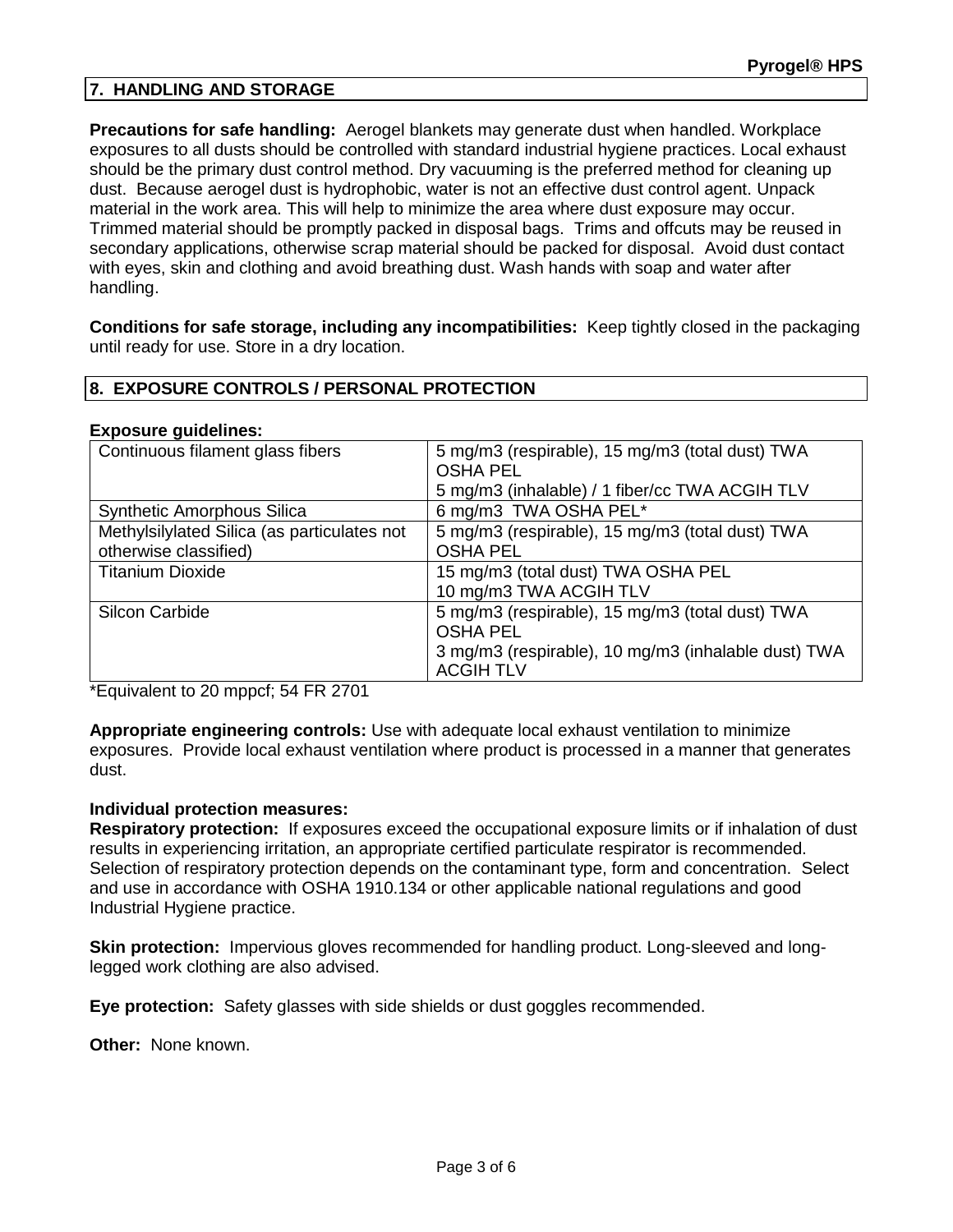## **9. PHYSICAL AND CHEMICAL PROPERTIES**

**Appearance (physical state, color, etc.):** Green / Gray fabric blanket. **Odor:** None.

| Odor threshold: Not applicable                        | <b>pH:</b> Not applicable                 |
|-------------------------------------------------------|-------------------------------------------|
| Melting point/freezing point: Not determined          | <b>Boiling Point: Not applicable</b>      |
| Flash point: Not applicable                           | Evaporation rate: Not applicable          |
| Flammability (solid, gas): Not flammable              | <b>VOC:</b> Not applicable                |
| Flammable limits: LEL: Not applicable                 | <b>UEL:</b> Not applicable                |
| Vapor pressure: Not applicable                        | Vapor density: Not applicable             |
| Relative density: Not determined                      | Solubility(ies): Insoluble in water       |
| Partition coefficient: n-octanol/water: Not available | Auto-ignition temperature: Not applicable |
| Decomposition temperature: Not determined             | Viscosity: Not applicable                 |

## **10. STABILITY AND REACTIVITY**

| <b>Reactivity:</b>                         | Not reactive under normal conditions of use.                                              |
|--------------------------------------------|-------------------------------------------------------------------------------------------|
| <b>Chemical stability:</b>                 | Stable.                                                                                   |
| <b>Possibility of hazardous reactions:</b> | None known.                                                                               |
| <b>Conditions to avoid:</b>                | Avoid prolonged exposure above the recommended use<br>temperature.                        |
| Incompatible materials:                    | Avoid strong acids and bases.                                                             |
| <b>Hazardous decomposition products:</b>   | Under recommended usage conditions, hazardous<br>decomposition products are not expected. |

## **11. TOXICOLOGICAL INFORMATION**

## **Acute effects of exposure:**

**Inhalation:** Inhalation of dust may cause temporary irritation of the mucous membranes and upper respiratory tract.

**Ingestion:** No adverse effects expected, however, do not ingest.

**Skin contact:** Handling may cause dryness and temporary irritation of the skin.

**Eye contact**: Contact may cause irritation with redness and tearing. Dust may cause abrasive injury. **Chronic Effects:** None known.

**Sensitization:**Components are not known to be sensitizers.

**Germ Cell Mutagenicity:** None of the components have been shown to cause germ cell mutagenicity.

**Reproductive Toxicity:** Components are not reproductive toxins.

**Acute Toxicity Values:** Components are not acutely toxic.

**Carcinogenicity:** Titanium dioxide is classified by the International Agency for Research on Cancer (IARC) as a suspected carcinogen (group 2B). None of the other components are listed as carcinogens or suspected carcinogens by IARC, NTP, ACGIH or OSHA. IARC considers synthetic amorphous silica and continuous filament fiber glass to be not classifiable as to carcinogenicity to humans (Group 3).

The State of California has included titanium dioxide (as airborne, unbound particles of respirable size) in its List of Chemicals Known to the State to Cause Cancer effective September 2, 2012, under California Environmental Protection Agency's Proposition 65 regulations. See also Section 15 below.

The American Conference of Governmental Industrial Hygienists (ACGIH) considers titanium dioxide to be not classifiable as a human carcinogen (A4).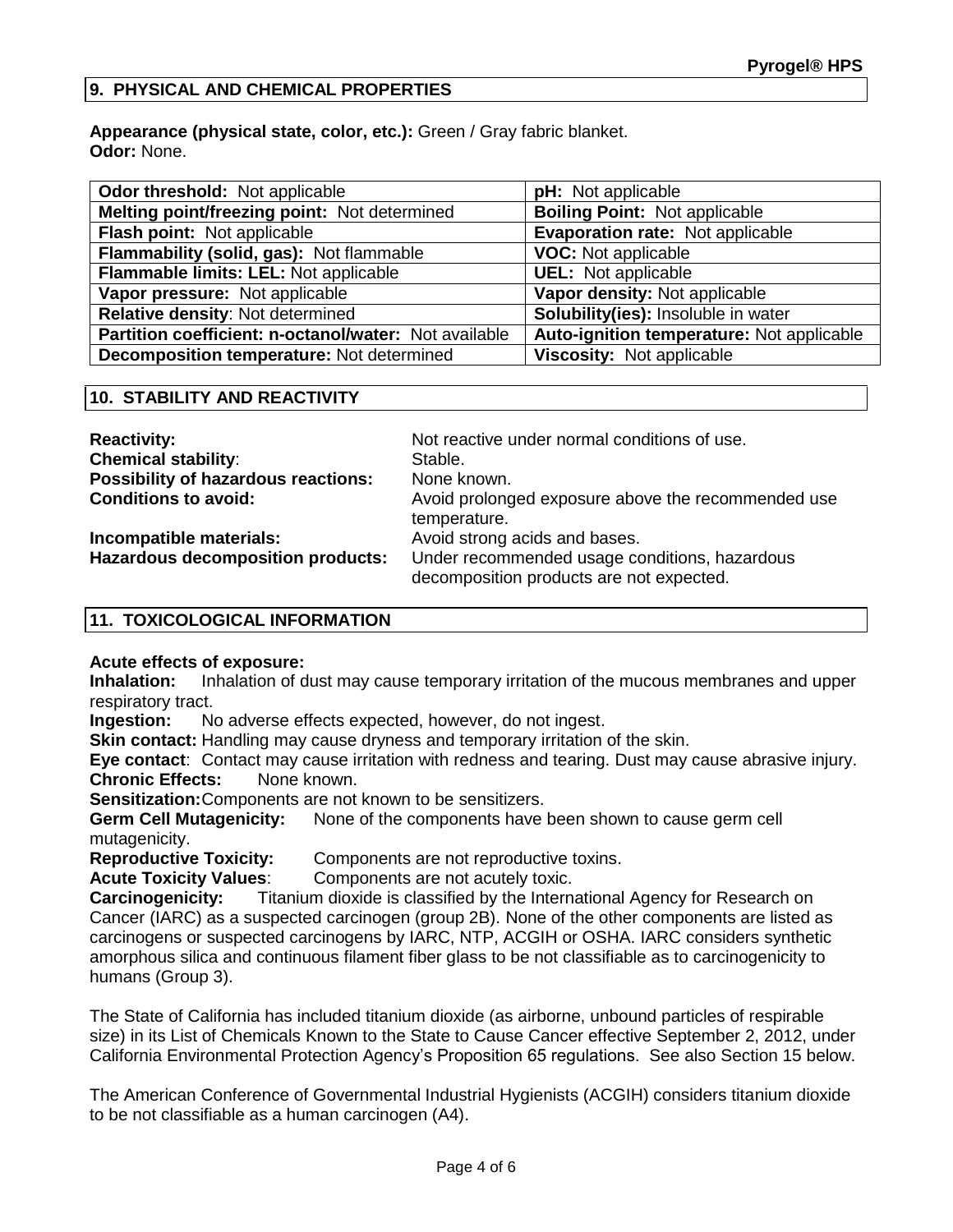**Ecotoxicity values:** No data is available **Persistence and degradability:** No data is available **Bioaccumulative potential:** No data is available No data is available. None known.

## **13. DISPOSAL CONSIDERATIONS**

Dispose in an approved landfill in accordance with federal, state / provincial, and local regulation. Cover promptly to avoid dust generation. This product is not regulated as a hazardous waste under US RCRA regulations.

## **14. TRANSPORT INFORMATION**

|             | <b>UN Number</b> | Proper shipping name | <b>Hazard</b><br><b>Class</b> | <b>Packing</b><br>Group | <b>Environmental</b><br><b>Hazard</b> |
|-------------|------------------|----------------------|-------------------------------|-------------------------|---------------------------------------|
| <b>DOT</b>  |                  | Not Regulated        |                               |                         |                                       |
| <b>TDG</b>  |                  | Not Regulated        |                               |                         |                                       |
| <b>IMDG</b> |                  | Not Regulated        |                               |                         |                                       |
| <b>IATA</b> |                  | Not Regulated        |                               |                         |                                       |

**Transport in bulk (according to Annex II of MARPOL 73/78 and the IBC Code):** Not applicable – product is transported only in packaged form.

**Special precautions:** None known.

## **15. REGULATORY INFORMATION**

#### **Safety, health, and environmental regulations specific for the product in question.**

**CERCLA:** This product is not subject to CERCLA release reporting. Many states have more stringent release reporting requirements. Report spills as required under federal, state and local regulations.

**SARA Hazard Category (311/312):** Chronic Health

**EPA SARA 313:** This product contains the following chemicals regulated under SARA Title III, section 313: None

**EPA TSCA Inventory:** This product is a manufactured article and not subject to TSCA premanufacturing notification requirements**.**

#### **California Proposition 65**

**WARNING:** This product can expose you to titanium dioxide (as airborne, unbound particles of respirable size), which is known to the State of California to cause cancer. For more information go to www.P65Warnings.ca.gov.

**CANADIAN REGULATIONS**: All chemical substances in this product are included on or exempted from the Canadian Domestic Substance List (DSL).